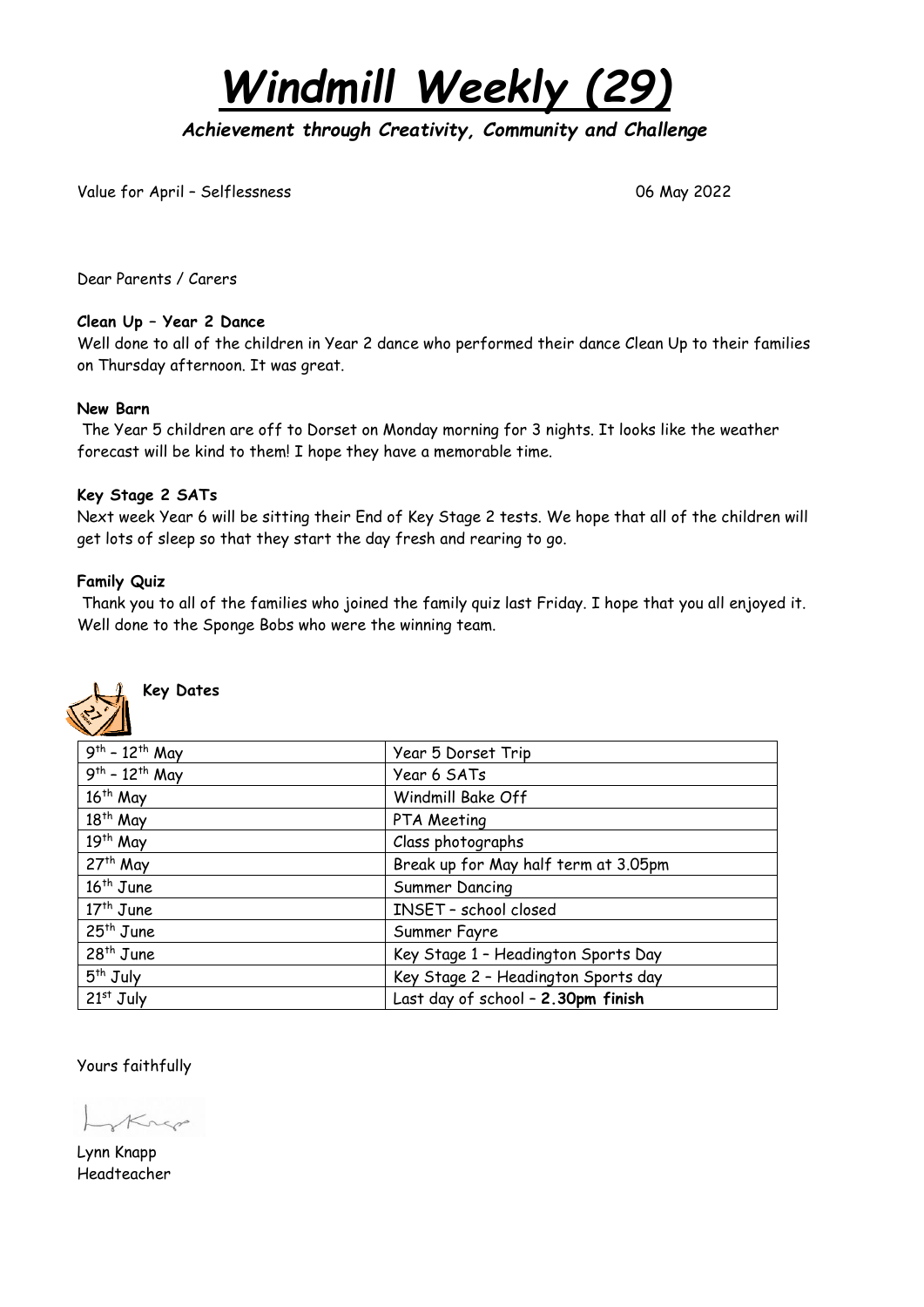**(If any images below are missing please view the Newsletter on the School Website – [www.windmill.oxon.sch.uk\)](http://www.windmill.oxon.sch.uk/)**

**Oxford Brookes Science Bazaar Saturdays** will be hosting a wonderful session in May to celebrate all things environmentally friendly! Let's go green! The one hour, interactive, virtual session held on Saturday 7th May is FREE, fun for all the family and most suitable for 5-12 years.

During this session we will be exploring the importance of recycling, why plants are vital for life and discover how Oxford Brookes researcher Dr Verena Kriechbaumer uses plants in her work!

Registration for this virtual event is required. [Please](https://brookes.zoom.us/meeting/register/tZYsf-uvpjgjH9DGoXAy6YzeM84_L4mJb-Rr) sign up here!





## Hi,

I run a local Rainbow unit  $-8$ <sup>th</sup> Headington Rainbows. Currently we have spaces for girls and we take girls who are in a Reception class at school until they are 7 years old. So if you are interested please register your interest by visiting girlguiding.org.uk/joinus or by emailing me at [8thheadingtonrainbows@gmail.com](mailto:8thheadingtonrainbows@gmail.com)

Mary Bayliss